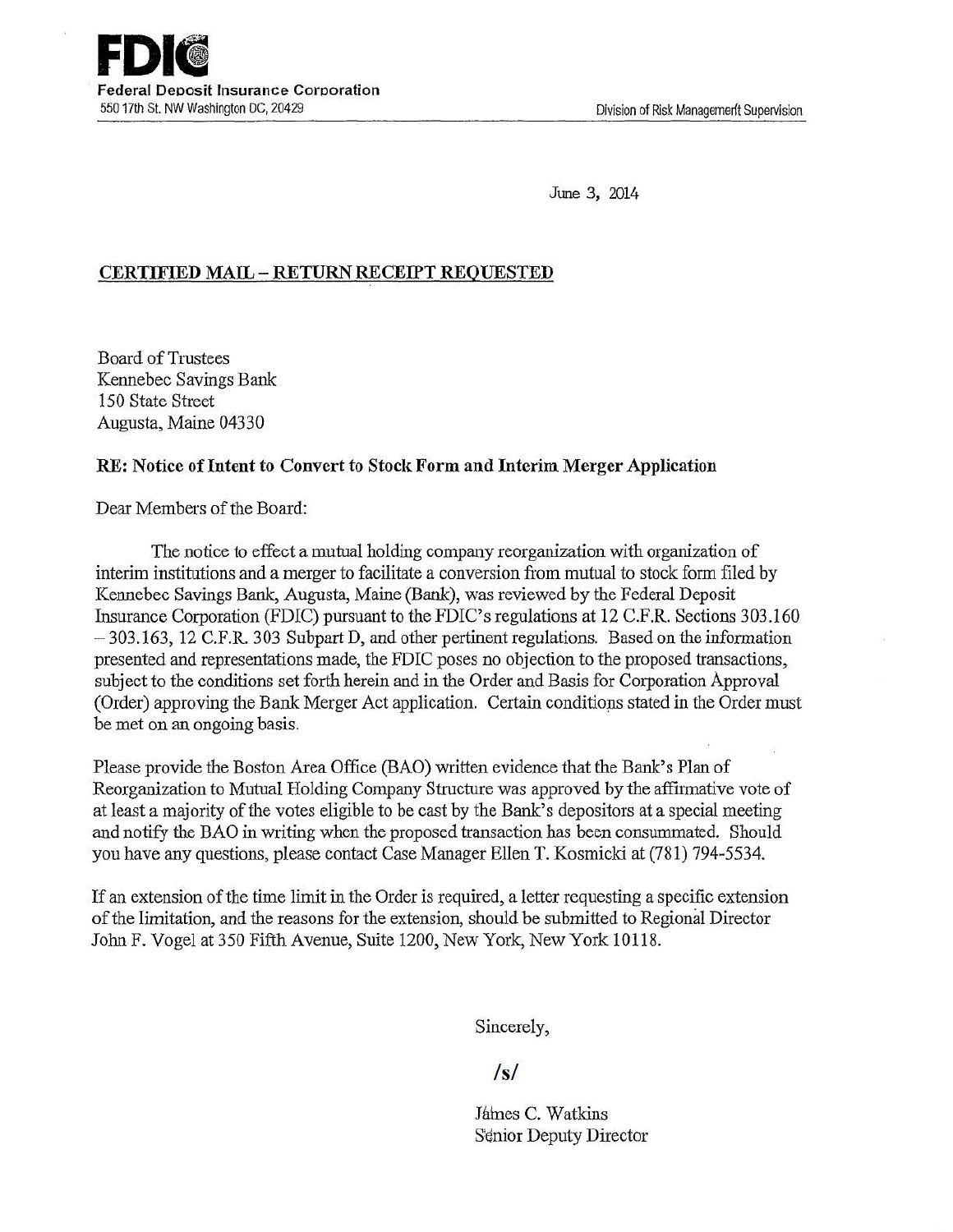Enclosure: Order and Basis for Corporation Approval

 $\mathcal{D}$ 

cc: Gretchen L. Jones, Esq. Eaton Peabody P.O. Box9 167 Park Row Brunswick, Maine 04011

> Honorable Lloyd P. LaFountain, IJI Superintendent Maine Bureau of Financial Institutions 36 State House Station · Augusta, Maine 04333-0036

Maureen B. Savage- Vice President Federal Reserve Bank of Boston 600 Atlantic Avenue H-3 Boston, Massachusetts 02210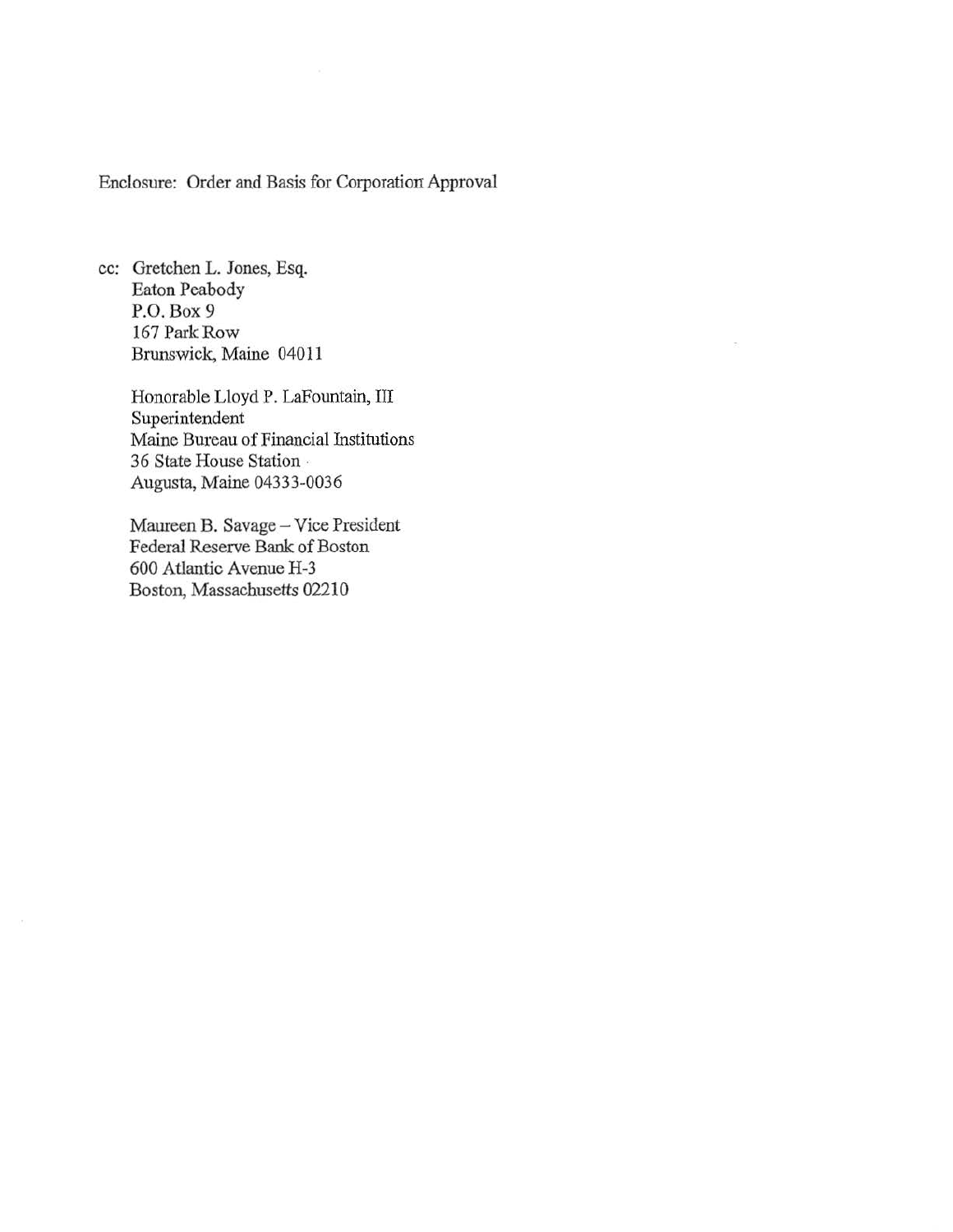### FEDERAL DEPOSIT INSURANCE CORPORATION

## Kennebec Savings Bank Augusta, Maine

#### Application for Consent to Merge

## ORDER AND BASIS FOR CORPORATION APPROVAL

Pursuant to Section 18(c) of the Federal Deposit Insurance (FDI) Act, Kennebec Savings Bank, Augusta, Maine, (Mutual Institution) currently a state-chartered, mutually-owned Deposit Insurance Fund (DIF) member with total assets of \$791,913,000 and total deposits of \$660,977,000 as of March 31, 2014, filed an application (Application) for the FDIC's consent to merge with KSB Interim Two Savings Bank, Augusta, Maine, a proposed *de novo* interim Statechartered stock savings bank. The Application was filed in conjunction with a Notice of Intent to Convert to Stock Form (Notice) pursuant to the FDIC's regulations at 12 C.P.R. Sections  $303.160 - 303.163$  and other pertinent regulations.

The transaction is to effect the Mutual Institution's plan of reorganization (Plan) which, solely to facilitate such an undertaking, provides for:

- Mutual Institution will organize a *de novo* Maine-chartered savings bank, KSB Interim One Savings Bank ("Interim One") and constructively transfer a substantial part of its assets and liabilities to Interim One, pursuant to Maine law;
- Interim One will organize a mid-tier Maine stock holding company, Kennebec Savings, Inc., as a wholly-owned subsidiary;
- Interim One will organize an interim *de novo* Maine-chartered savings bank, KSB Interim Two Savings Bank ("Interim Two"), and will constructively transfer its assets and liabilities to Interim Two;
- Mutual Institution will exchange its charter to become a Maine-chartered stock bank ("Stock Bank"); simultaneously, Interim One will cancel any outstanding stock, convert to a mutual financial institution, and reorganize to become Kennebec Savings Bank, MHC; and
- Interim Two will merge with and into the Stock Bank, with Kennebec Savings Bank as the legally surviving entity.

Upon consummation of the proposal, the deposits ofKennebec Savings Bank will be insured by the DIF. On the effective date of the reorganization, Kennebec Savings Bank will be a stock bank that is wholly owned by Kennebec Savings, Inc. which in tum is wholly owned by Kennebec Savings, MHC.

The Federal Reserve Bank of Boston approved the application for Kennebec Savings Bank, MHC and Kennebec Savings, Inc. to become a mutual holding company and a stock holding company, respectively, in connection with the Kennebec Savings Bank reorganization on May 8, 2014. Also, the State of Maine has granted Kennebec Savings Bank approval to reorganize into a mutual holding company structure on May 2, 2014.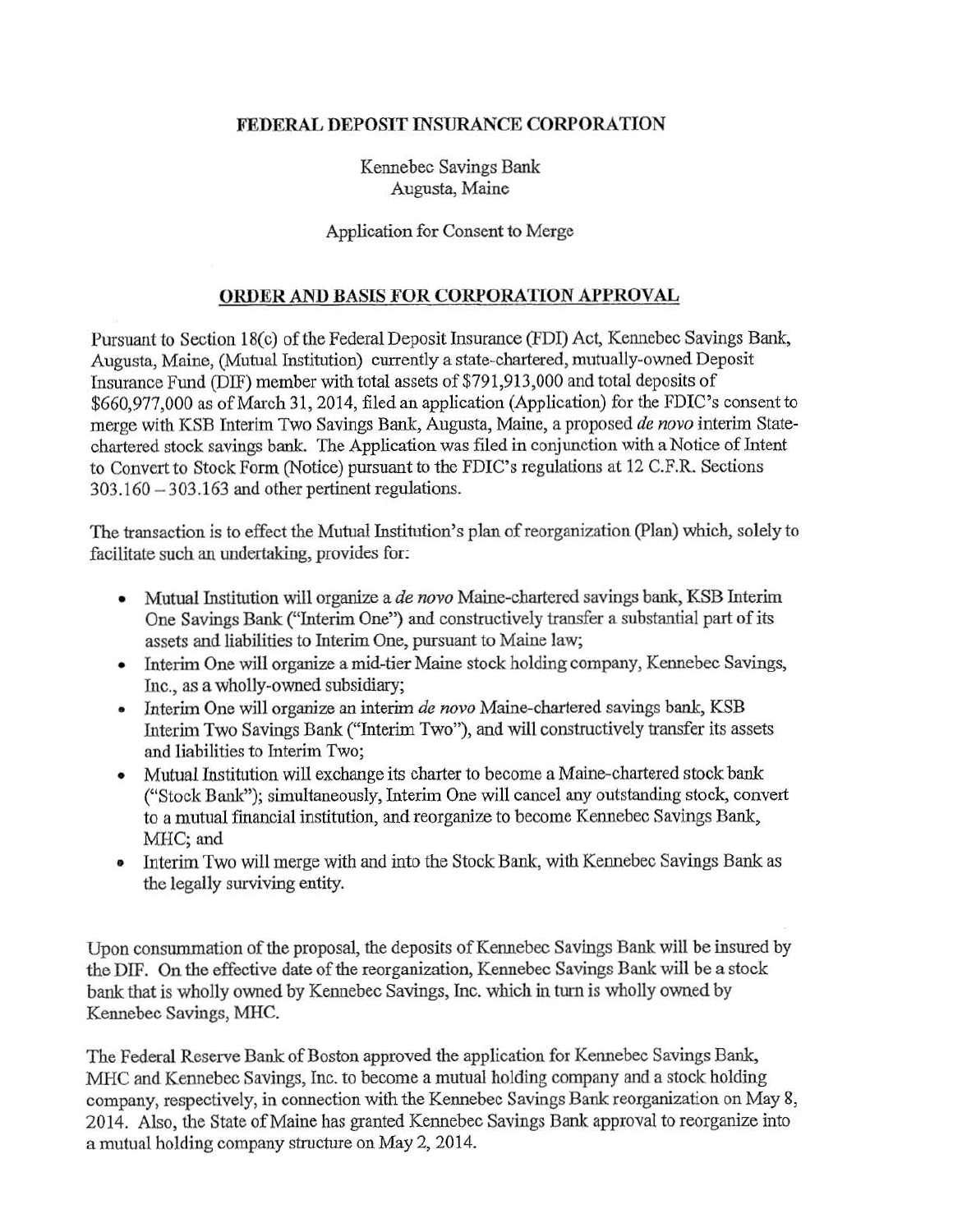Following the consummation of the merger, Kennebec Savings Bank will operate the same banking business with the same management at the same locations now being served by the Mutual Institution, including its main office at 150 State Street, Augusta, Maine. The proposed transaction will not alter the competitive structure of banking in the market served by Kennebec Savings Bank.

Notice of the proposed transaction, in a form approved by the FDIC, has been published pursuant to the FDI Act. A review of available information, including the Community Reinvestment Act (CRA) Statement of the proponent, disclosed no inconsistencies with the purposes of the CRA. Kennebec Savings Bank is expected to meet the credit needs of its community, consistent with the safe and sound operation of the institution.

In connection with the Application, the FDIC has taken into consideration the financial and . managerial resources and future prospects of the proponent bank and the resultant bank, the convenience and needs of the community to be served, and the effect of the proposed transaction on competition. The FDIC has also taken into consideration the effectiveness of the insured depository institution involved in the proposed merger transaction in combating moneylaundering activities, and the risk posed by the transaction to the stability of the U.S. banking or financial system.

Having found favorably on all statutory factors, it is the FDIC's judgment that the Application for consent to merge is hereby approved, subject to the following conditions, some of which are continuing in nature:

- 1. Kennebec Savings Bank shall provide written evidence that the Plan was approved by the affirmative vote of at least a majority of the votes eligible to be cast by Kennebec Savings Bank's depositors at a special meeting.
- 2. That, except for the issuance of stock to Kennebec Savings, MHC and the contribution of that stock by Kennebec Savings, MHC to Kennebec Savings, Inc., no shares of stock of Kennebec Savings Bank shall be sold, transferred, or otherwise disposed of, to any person (including any Employee Stock Ownership Plan) unless prior notice is provided to, and nonobjection is received from, the FDIC New York Regional Director.
- 3. That, prior to a sale, transfer or other disposition of any shares of Kennebec Savings, Inc. by Kennebec Savings, MHC, to any person (including any Employee Stock Ownership Plan) or a conversion of Kennebec Savings, MHC, to stock form, Kennebec Savings Bank shall provide written notification to the FDIC New York Regional Director and provide the FDIC with copies of all documents filed with the state and Federal banking and/or securities regulators in connection with any sale, transfer, disposition, or conversion.
- 4. That, should any shares of stock of Kennebec Savings Bank or Kennebec Savings, Inc. be issued to persons other than Kennebec Savings, Inc. and Kennebec Savings, MHC, any dividends waived by Kennebec Savings, MHC must be retained by Kennebec Savings, Inc. or Kennebec Savings Bank and segregated, earmarked, or otherwise identified on its books and records; such amounts must be taken into account in any valuation of the institution and factored into the calculation used in establishing a fair and reasonable basis for exchanging